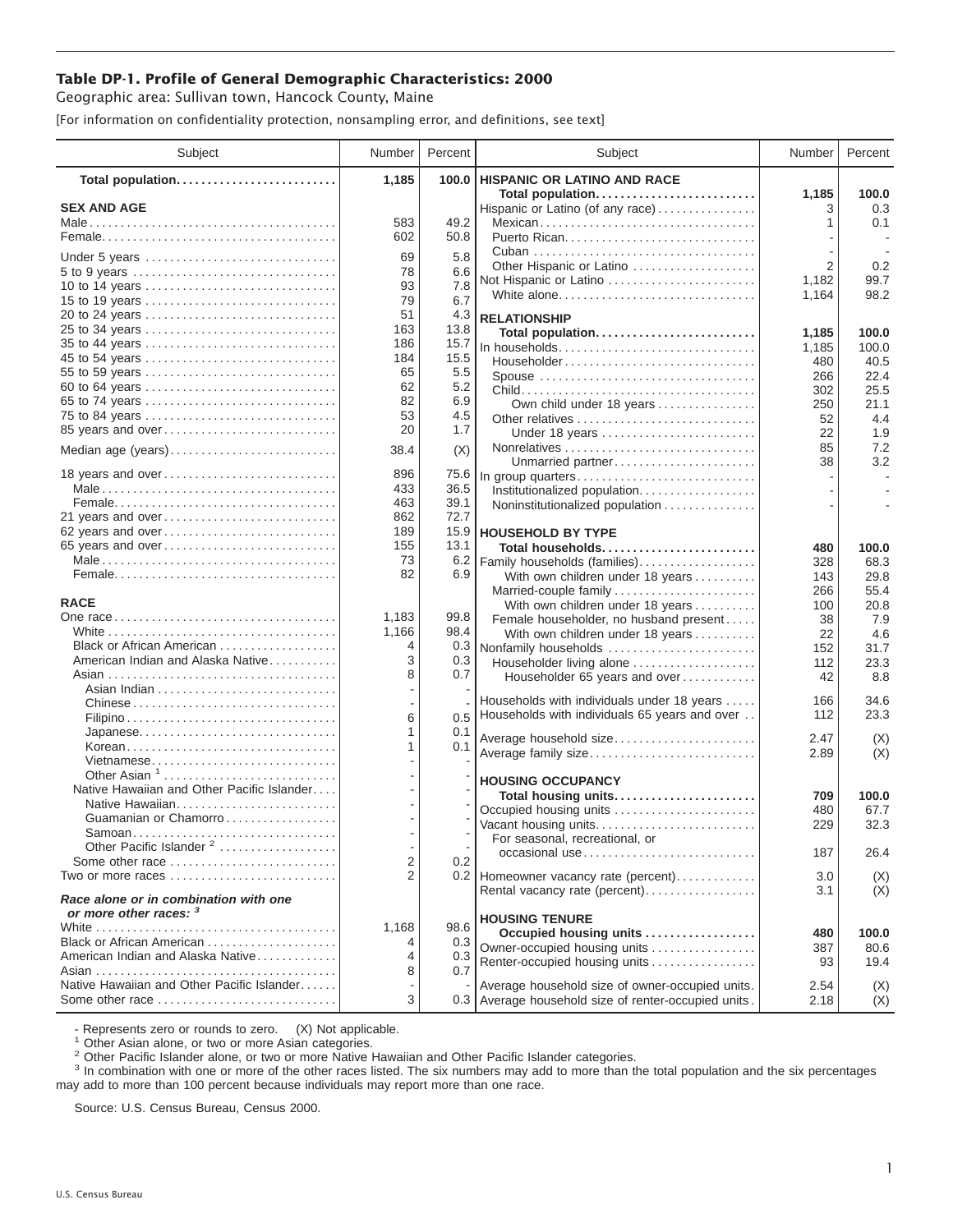## **Table DP-2. Profile of Selected Social Characteristics: 2000**

Geographic area: Sullivan town, Hancock County, Maine

[Data based on a sample. For information on confidentiality protection, sampling error, nonsampling error, and definitions, see text]

| Subject                                       | Number     | Percent      | Subject                                                                 | Number         | Percent    |
|-----------------------------------------------|------------|--------------|-------------------------------------------------------------------------|----------------|------------|
| <b>SCHOOL ENROLLMENT</b>                      |            |              | <b>NATIVITY AND PLACE OF BIRTH</b>                                      |                |            |
| Population 3 years and over                   |            |              | Total population                                                        | 1,191          | 100.0      |
| enrolled in school                            | 271        |              |                                                                         | 1,169          | 98.2       |
| Nursery school, preschool                     | 10         | 3.7          | Born in United States                                                   | 1,147          | 96.3       |
| Kindergarten                                  | 14         | 5.2          | State of residence                                                      | 773            | 64.9       |
| Elementary school (grades 1-8)                | 147        | 54.2         | Different state                                                         | 374            | 31.4       |
| College or graduate school                    | 74<br>26   | 27.3         | Born outside United States<br>9.6   Foreign born                        | 22<br>22       | 1.8<br>1.8 |
|                                               |            |              | Entered 1990 to March 2000                                              | 10             | 0.8        |
| <b>EDUCATIONAL ATTAINMENT</b>                 |            |              | Naturalized citizen                                                     | 10             | 0.8        |
| Population 25 years and over                  | 807        | 100.0        |                                                                         | 12             | 1.0        |
| Less than 9th grade                           | 36         | 4.5          |                                                                         |                |            |
| 9th to 12th grade, no diploma                 | 106        | 13.1         | <b>REGION OF BIRTH OF FOREIGN BORN</b><br>Total (excluding born at sea) | 22             | 100.0      |
| High school graduate (includes equivalency)   | 348        | 43.1         |                                                                         | 5              | 22.7       |
| Some college, no degree                       | 141<br>29  | 17.5<br>3.6  |                                                                         | $\overline{7}$ | 31.8       |
| Associate degree                              | 80         | 9.9          |                                                                         |                |            |
| Graduate or professional degree               | 67         | 8.3          |                                                                         | $\overline{2}$ | 9.1        |
|                                               |            |              |                                                                         | 3              | 13.6       |
| Percent high school graduate or higher        | 82.4       | (X)          | Northern America                                                        | 5              | 22.7       |
| Percent bachelor's degree or higher           | 18.2       | (X)          | <b>LANGUAGE SPOKEN AT HOME</b>                                          |                |            |
| <b>MARITAL STATUS</b>                         |            |              | Population 5 years and over                                             | 1,123          | 100.0      |
| Population 15 years and over                  | 945        | 100.0        | English only                                                            | 1,069          | 95.2       |
| Never married                                 | 175        | 18.5         | Language other than English                                             | 54             | 4.8        |
| Now married, except separated                 | 560        | 59.3         | Speak English less than "very well"                                     | 8              | 0.7        |
| Separated                                     | 14         | 1.5          | Spanish                                                                 | 10             | 0.9        |
|                                               | 44         | 4.7          | Speak English less than "very well"<br>Other Indo-European languages    | 2<br>41        | 0.2<br>3.7 |
|                                               | 38         | 4.0          | Speak English less than "very well"                                     | 3              | 0.3        |
|                                               | 152<br>76  | 16.1<br>8.0  | Asian and Pacific Island languages                                      | 3              | 0.3        |
|                                               |            |              | Speak English less than "very well"                                     | 3              | 0.3        |
| <b>GRANDPARENTS AS CAREGIVERS</b>             |            |              |                                                                         |                |            |
| Grandparent living in household with          |            |              | <b>ANCESTRY (single or multiple)</b>                                    | 1,191          | 100.0      |
| one or more own grandchildren under           |            |              | Total population<br>Total ancestries reported                           | 1,254          | 105.3      |
|                                               | 30         | 100.0        |                                                                         | 4              | 0.3        |
| Grandparent responsible for grandchildren     | 10         | 33.3         |                                                                         | 2              | 0.2        |
| <b>VETERAN STATUS</b>                         |            |              |                                                                         |                |            |
| Civilian population 18 years and over         | 888        | 100.0        |                                                                         | 10             | 0.8        |
| Civilian veterans                             | 160        | 18.0         |                                                                         | 362            | 30.4       |
|                                               |            |              | French (except Basque) <sup>1</sup><br>French Canadian <sup>1</sup>     | 70<br>36       | 5.9<br>3.0 |
| <b>DISABILITY STATUS OF THE CIVILIAN</b>      |            |              |                                                                         | 81             | 6.8        |
| NONINSTITUTIONALIZED POPULATION               |            |              |                                                                         |                |            |
| Population 5 to 20 years<br>With a disability | 258<br>13  | 100.0<br>5.0 |                                                                         | 6              | 0.5        |
|                                               |            |              |                                                                         | 187            | 15.7       |
| Population 21 to 64 years                     | 697<br>130 | 100.0        |                                                                         | 50             | 4.2        |
| With a disability                             | 50.8       | 18.7<br>(X)  |                                                                         |                |            |
|                                               | 567        | 81.3         | Norwegian                                                               | 9              | 0.8<br>0.9 |
|                                               | 79.5       | (X)          |                                                                         | 11<br>4        | 0.3        |
| Population 65 years and over                  | 161        | 100.0        |                                                                         | 11             | 0.9        |
| With a disability                             | 87         | 54.0         |                                                                         | 36             | 3.0        |
|                                               |            |              |                                                                         | 68             | 5.7        |
| <b>RESIDENCE IN 1995</b>                      |            |              |                                                                         | 4              | 0.3        |
| Population 5 years and over                   | 1,123      | 100.0        | Subsaharan African                                                      |                |            |
| Same house in 1995                            | 735        | 65.4         |                                                                         | 10             | 0.8        |
| Different house in the U.S. in 1995           | 370<br>229 | 32.9<br>20.4 |                                                                         | 2              | 0.2        |
| Same county                                   | 141        | 12.6         | United States or American                                               | 185            | 15.5       |
|                                               | 48         | 4.3          |                                                                         | 4              | 0.3        |
| Different state                               | 93         | 8.3          | West Indian (excluding Hispanic groups)                                 |                |            |
|                                               | 18         |              |                                                                         | 102            | 8.6        |
|                                               |            |              |                                                                         |                |            |

-Represents zero or rounds to zero. (X) Not applicable. 1 The data represent a combination of two ancestries shown separately in Summary File 3. Czech includes Czechoslovakian. French includes Alsatian. French Canadian includes Acadian/Cajun. Irish includes Celtic.

Source: U.S. Bureau of the Census, Census 2000.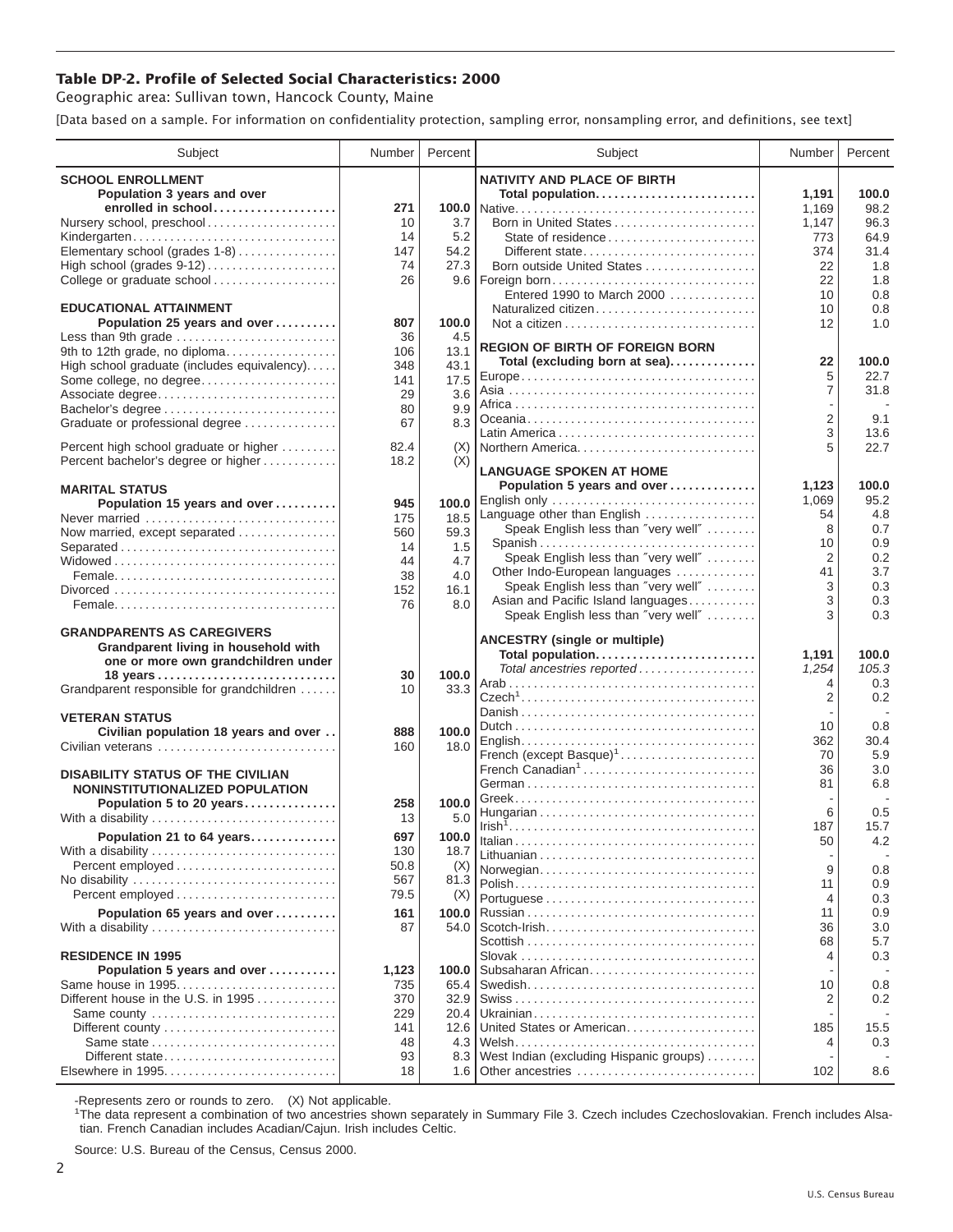## **Table DP-3. Profile of Selected Economic Characteristics: 2000**

Geographic area: Sullivan town, Hancock County, Maine [Data based on a sample. For information on confidentiality protection, sampling error, nonsampling error, and definitions, see text]

| Subject                                                                         | Number   | Percent     | Subject                                                                                | Number         | Percent      |
|---------------------------------------------------------------------------------|----------|-------------|----------------------------------------------------------------------------------------|----------------|--------------|
| <b>EMPLOYMENT STATUS</b>                                                        |          |             | <b>INCOME IN 1999</b>                                                                  |                |              |
| Population 16 years and over                                                    | 931      | 100.0       | Households                                                                             | 477            | 100.0        |
|                                                                                 | 611      |             | 65.6 Less than \$10,000                                                                | 63             | 13.2         |
| Civilian labor force                                                            | 604      |             |                                                                                        | 35             | 7.3          |
|                                                                                 | 576      |             |                                                                                        | 88             | 18.4         |
| Employed                                                                        | 28       |             |                                                                                        | 97             | 20.3         |
|                                                                                 |          |             |                                                                                        |                |              |
| Percent of civilian labor force                                                 | 4.6<br>7 |             |                                                                                        | 99<br>64       | 20.8<br>13.4 |
|                                                                                 | 320      |             |                                                                                        | 11             | 2.3          |
| Not in labor force                                                              |          |             | \$100,000 to \$149,999                                                                 | 11             | 2.3          |
| Females 16 years and over                                                       | 485      | 100.0       | \$150,000 to \$199,999                                                                 | 3              | 0.6          |
| In labor force $\ldots, \ldots, \ldots, \ldots, \ldots, \ldots, \ldots, \ldots$ | 287      | 59.2        | \$200,000 or more                                                                      | 6              | 1.3          |
| Civilian labor force                                                            | 287      | 59.2        | Median household income (dollars)                                                      | 31,509         | (X)          |
| $Emploved \dots \dots \dots \dots \dots \dots \dots \dots \dots \dots \dots$    | 274      | 56.5        |                                                                                        |                |              |
| Own children under 6 years                                                      | 77       | 100.0       | With earnings                                                                          | 368            | 77.1         |
| All parents in family in labor force                                            | 48       | 62.3        | Mean earnings $(dollars)1$                                                             | 35,375         | (X)          |
|                                                                                 |          |             | With Social Security income                                                            | 134            | 28.1         |
| <b>COMMUTING TO WORK</b>                                                        |          |             | Mean Social Security income $(dollars)^1$                                              | 9,117          | (X)          |
| Workers 16 years and over                                                       | 575      |             | 100.0 With Supplemental Security Income                                                | 32             | 6.7          |
| Car, truck, or van - - drove alone                                              | 435      | 75.7        | Mean Supplemental Security Income                                                      |                |              |
| Car, truck, or van - - carpooled                                                | 89       | 15.5        | $\text{(dollars)}^1 \dots \dots \dots \dots \dots \dots \dots \dots \dots \dots \dots$ | 4,574          | (X)          |
| Public transportation (including taxicab)                                       |          |             | With public assistance income                                                          | 21             | 4.4          |
|                                                                                 | 13       | 2.3         | Mean public assistance income $(dollars)1 \ldots$ .                                    | 1,890          | (X)          |
| Other means                                                                     |          |             | With retirement income                                                                 | 72             | 15.1         |
| Worked at home                                                                  | 38       | 6.6         | Mean retirement income $(dollars)1$                                                    | 13,896         | (X)          |
| Mean travel time to work $(minutes)^1$                                          | 28.4     | (X)         | Families                                                                               | 336            | 100.0        |
| <b>Employed civilian population</b>                                             |          |             | Less than \$10,000                                                                     | 14             | 4.2          |
| 16 years and over                                                               | 576      |             |                                                                                        | 19             | 5.7          |
| <b>OCCUPATION</b>                                                               |          |             | \$15,000 to \$24,999                                                                   | 79             | 23.5         |
| Management, professional, and related                                           |          |             | \$25,000 to \$34,999                                                                   | 67             | 19.9         |
|                                                                                 | 131      |             |                                                                                        | 78             | 23.2         |
| Service occupations                                                             | 132      |             |                                                                                        | 54             | 16.1         |
| Sales and office occupations                                                    | 121      |             |                                                                                        | 11             | 3.3          |
| Farming, fishing, and forestry occupations                                      | 28       |             |                                                                                        | 7              | 2.1          |
| Construction, extraction, and maintenance                                       |          |             | \$150,000 to \$199,999                                                                 | 3              | 0.9          |
|                                                                                 | 74       |             |                                                                                        | 4              | 1.2          |
| Production, transportation, and material moving                                 |          |             | Median family income (dollars)                                                         | 34,113         | (X)          |
| occupations                                                                     | 90       | 15.6        |                                                                                        |                |              |
|                                                                                 |          |             | Per capita income (dollars) <sup>1</sup>                                               | 14,814         | (X)          |
| <b>INDUSTRY</b>                                                                 |          |             | Median earnings (dollars):                                                             |                |              |
| Agriculture, forestry, fishing and hunting,                                     |          |             | Male full-time, year-round workers                                                     | 25,370         | (X)          |
|                                                                                 | 32       |             | 5.6 Female full-time, year-round workers                                               | 17,500         | (X)          |
|                                                                                 | 66       | 11.5        |                                                                                        | Number         | Percent      |
| Manufacturing<br>Wholesale trade                                                | 64<br>25 | 11.1<br>4.3 |                                                                                        | below          | below        |
| Retail trade                                                                    | 84       | 14.6        |                                                                                        | poverty        | poverty      |
| Transportation and warehousing, and utilities                                   | 11       | 1.9         | Subject                                                                                | level          | level        |
|                                                                                 | 12       | 2.1         |                                                                                        |                |              |
| Finance, insurance, real estate, and rental and                                 |          |             |                                                                                        |                |              |
|                                                                                 | 12       | 2.1         | <b>POVERTY STATUS IN 1999</b>                                                          |                |              |
| Professional, scientific, management, adminis-                                  |          |             | Families                                                                               | 27             | 8.0          |
| trative, and waste management services                                          | 46       | 8.0         | With related children under 18 years                                                   | 13             | 7.7          |
| Educational, health and social services                                         | 109      | 18.9        | With related children under 5 years                                                    | 5              | 8.1          |
| Arts, entertainment, recreation, accommodation                                  |          |             | Families with female householder, no                                                   |                |              |
| and food services                                                               | 64       | 11.1        | husband present                                                                        | 6              | 15.8         |
| Other services (except public administration)                                   | 30       | 5.2         | With related children under 18 years                                                   | 2              | 8.0          |
| Public administration                                                           | 21       | 3.6         | With related children under 5 years                                                    | $\overline{2}$ | 33.3         |
|                                                                                 |          |             |                                                                                        |                |              |
| <b>CLASS OF WORKER</b>                                                          |          |             | Individuals                                                                            | 160            | 13.6         |
| Private wage and salary workers                                                 | 394      |             | 68.4 18 years and over                                                                 | 125            | 14.0         |
| Government workers                                                              | 69       | 12.0        | 65 years and over                                                                      | 27             | 16.8         |
| Self-employed workers in own not incorporated                                   |          |             | Related children under 18 years                                                        | 35             | 12.4         |
|                                                                                 | 110      | 19.1        | Related children 5 to 17 years                                                         | 26             | 12.0         |
| Unpaid family workers                                                           | 3        |             | 0.5 Unrelated individuals 15 years and over                                            | 66             | 32.5         |

-Represents zero or rounds to zero. (X) Not applicable.

<sup>1</sup>If the denominator of a mean value or per capita value is less than 30, then that value is calculated using a rounded aggregate in the numerator. See text.

Source: U.S. Bureau of the Census, Census 2000.